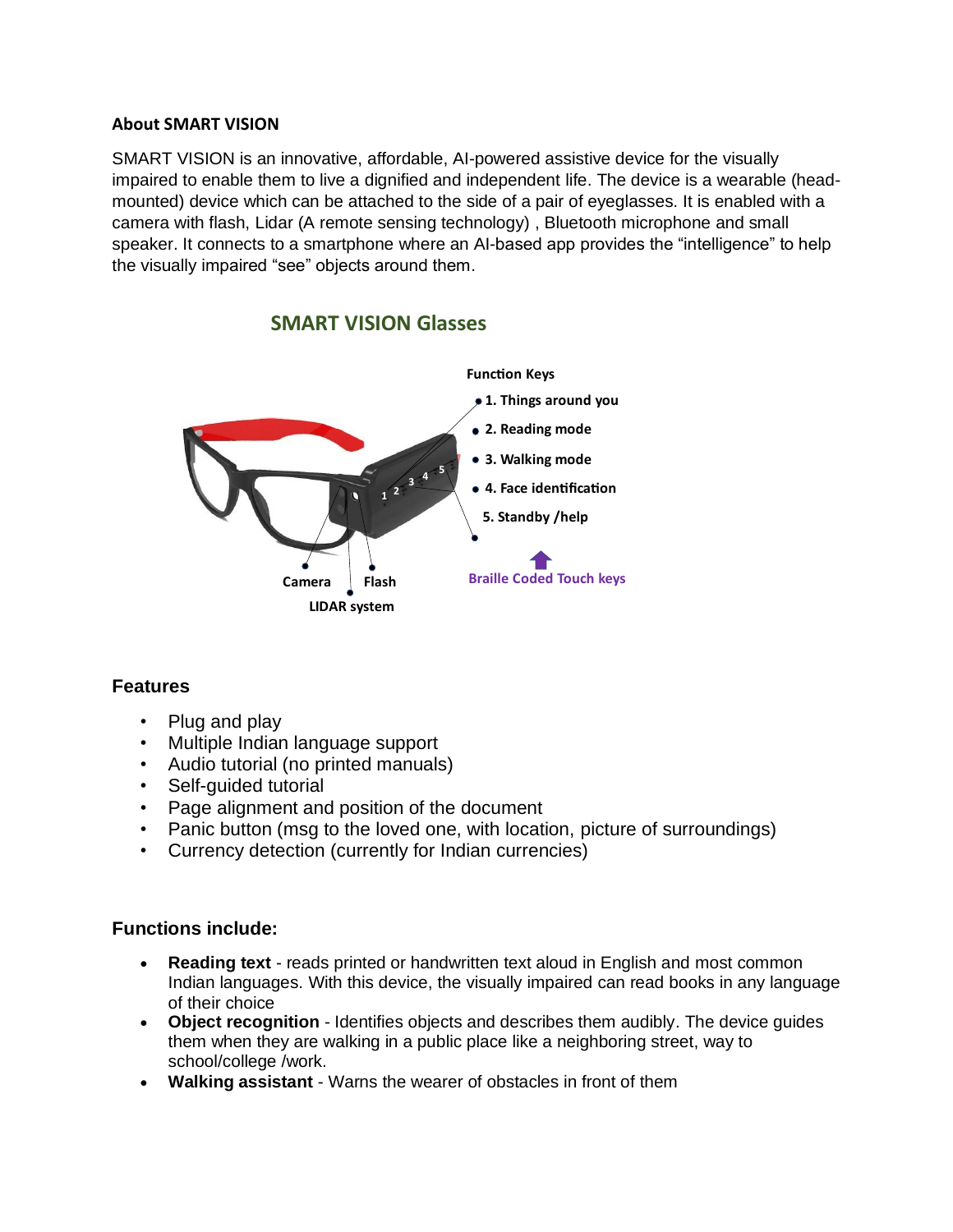- **Facial recognition**  Describes people's faces and expressions, and identifies faces previously "saved" by the wearer.
- **Voice recognition**  the wearer can give voice commands to the device
- **Braille buttons** the wearer can select functions based on touch

It addresses the following uncorrectable visual impairments:

- Blindness from birth (39M)
- Severe Glaucoma (76M)
- Diabetic Retinopathy (146M)
- Age related Macular Degeneration (196M)
- Vision Loss due stroke (20% of stroke sufferers)
- Damage to optical nerves (infection, accidents) (40-48% of head injuries)

#### **Product Development**

Smart Vision was developed by a joint partnership of Vision-Aid, Aravind Eye Hospitals, and an Indian tech company called Smart Health Global, as a low-cost alternative for people in developing countries.

#### **Affordable Pricing**

The most significant aspect of Smart Vision is its affordability. Smart Vision is priced at Rs. 25,000 (approx.. USD \$350) which is a fraction (less than 10%) of other similar products in the market today.

### **Product Roadmap**

The device has been rolled out in an initial pilot in 2021, to many locations in India including all the major Eye Hospitals in India, and several blind schools. Feedback was very positive. Suggestions for improvement were incorporated and now a new Gen 2.0 version of the device is being rolled out in early 2022. User testimonials can be seen in the second video below which was recorded after rolling out of Gen 2, in Jan/Feb 2022. Gen 2.0 is available for purchase currently. For more information, please contact [info@visionaid.org.](mailto:info@visionaid.org)